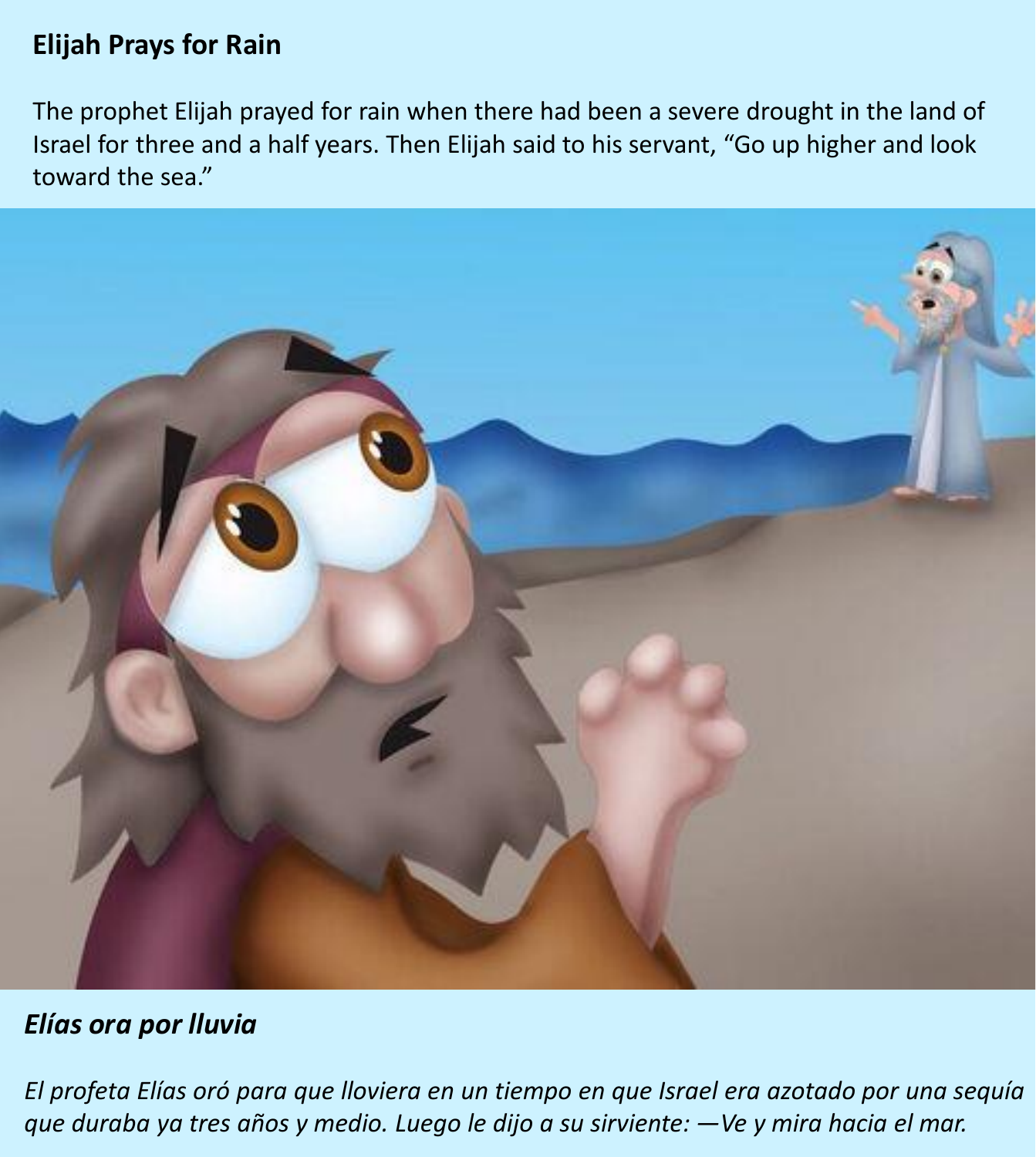The servant went and looked. He came back and said, "I saw nothing."

Elijah told him to go look again. This happened seven times.



*Su sirviente fue a mirar, y regresó donde estaba Elías y le dijo: —No vi nada.*

*Elías le dijo que fuera de nuevo, y así lo hizo por siete veces.*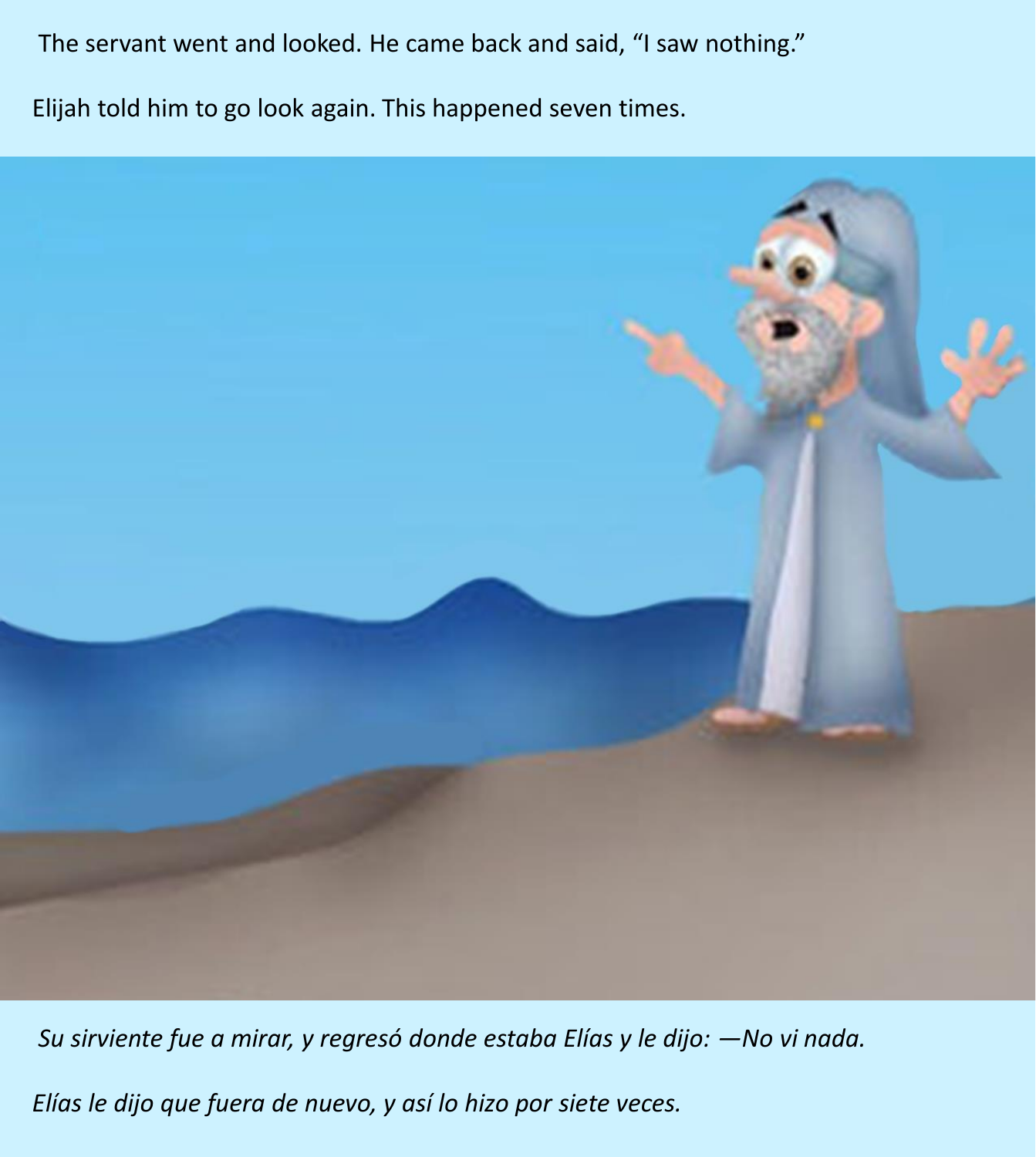The seventh time, the servant came back and said, "I saw a small cloud the size of a man's fist that was coming in from the sea."

Then Elijah shouted, "Hurry to Ahab and tell him, 'Climb into your chariot and go back home. If you don't hurry, the rain will stop you!'"

![](_page_2_Picture_2.jpeg)

*Finalmente, la séptima vez, su sirviente le dijo: —Vi una pequeña nube, como del tamaño de la mano de un hombre, que sale del mar.*

*Elías le dijo al siervo: —Ve y dile al rey Acab que prepare su carruaje para ir a casa. Si él no sale ahora, la lluvia lo va a detener.*